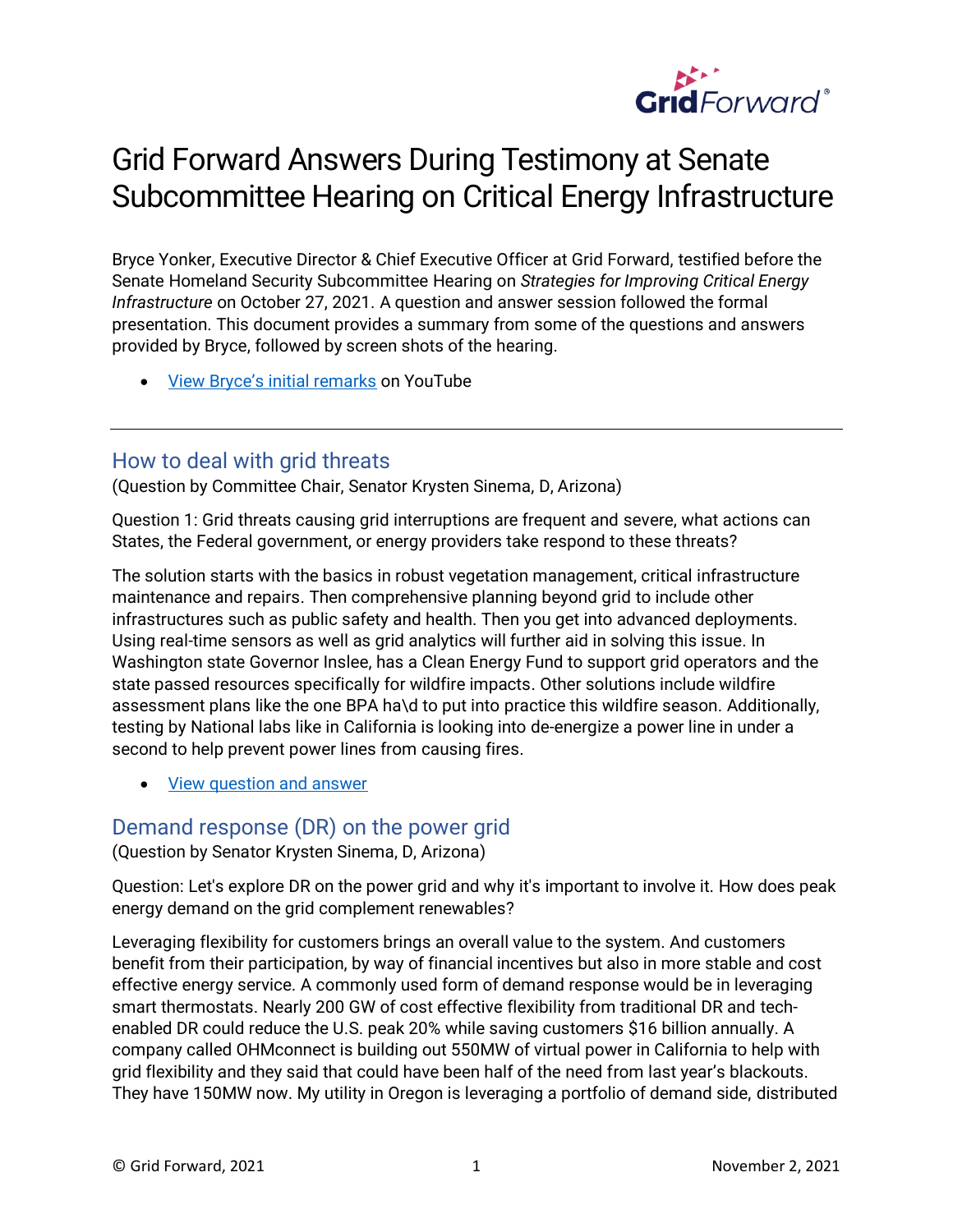

assets, and market resources alongside their grid modernization investments to help meet the needs including on that 115 degree day when very few people were out of power. They recently shared that they think by 2030 they can get as much as 25% of the power needed for the hottest and coldest days from customer demand flexibility and distributed resources.

• [View question and answer](https://youtu.be/gLSV0V9IQG0)

# The role of resiliency and modernization in relation to protecting power sources

(Questions by Senator Tom Carper, D, Delaware)

Question: Climate change affects transmission, distribution, electricity demand, the electric sector is 25%, power plants is 25% of Greenhouse Gas Emissions (GHGs). People try to blame renewables for not performing, but all energy sources are vulnerable if not properly weatherized or make resilient. Do you agree that wind turbines and other renewables can generate the power in cold weather if proper resiliency measures are taken?

Yes, all grid assets if invested in properly can be resilient. Computational power gives us a new wave of opportunities and expands the value that can bring to the system. Pairing these sources with additional assets like a battery gives you flexibility, gives you a much higher capacity resource.

Question: If resiliency measures are not taken, will every source of energy be vulnerable?

Texas was not the failure of a single supply resource, it was failure of advanced planning for extreme grid conditions and cascading failures of various assets.

• [View questions and answers](https://youtu.be/-6EqXgcWXjs)

Question: With respect to modernizing, critical infrastructure includes physical and cyber, pipelines and software. The Infrastructure investment and jobs act passed and includes funding for resiliency of infrastructure including cybersecurity, flood protection. In addition to electric grid investments, what can we do as lawmakers to support advanced grid modernization activities?

At Grid Forward, we see these eight places for additional support that were light in the bipartisan package or not in drafts of reconciliation package:

- Grid modernization and flexibility while included not sufficient
- The Energy Act of 2020 appropriation–RD&D in that package including title VIII on grid modernization
- Cyber security for the grid is critical—\$600 million in bipartisan package is not enough funding
- Demand-side Management (DSM) programs were not funded—this is a key building block
- Wildfire mitigation and grid resiliency included but we need more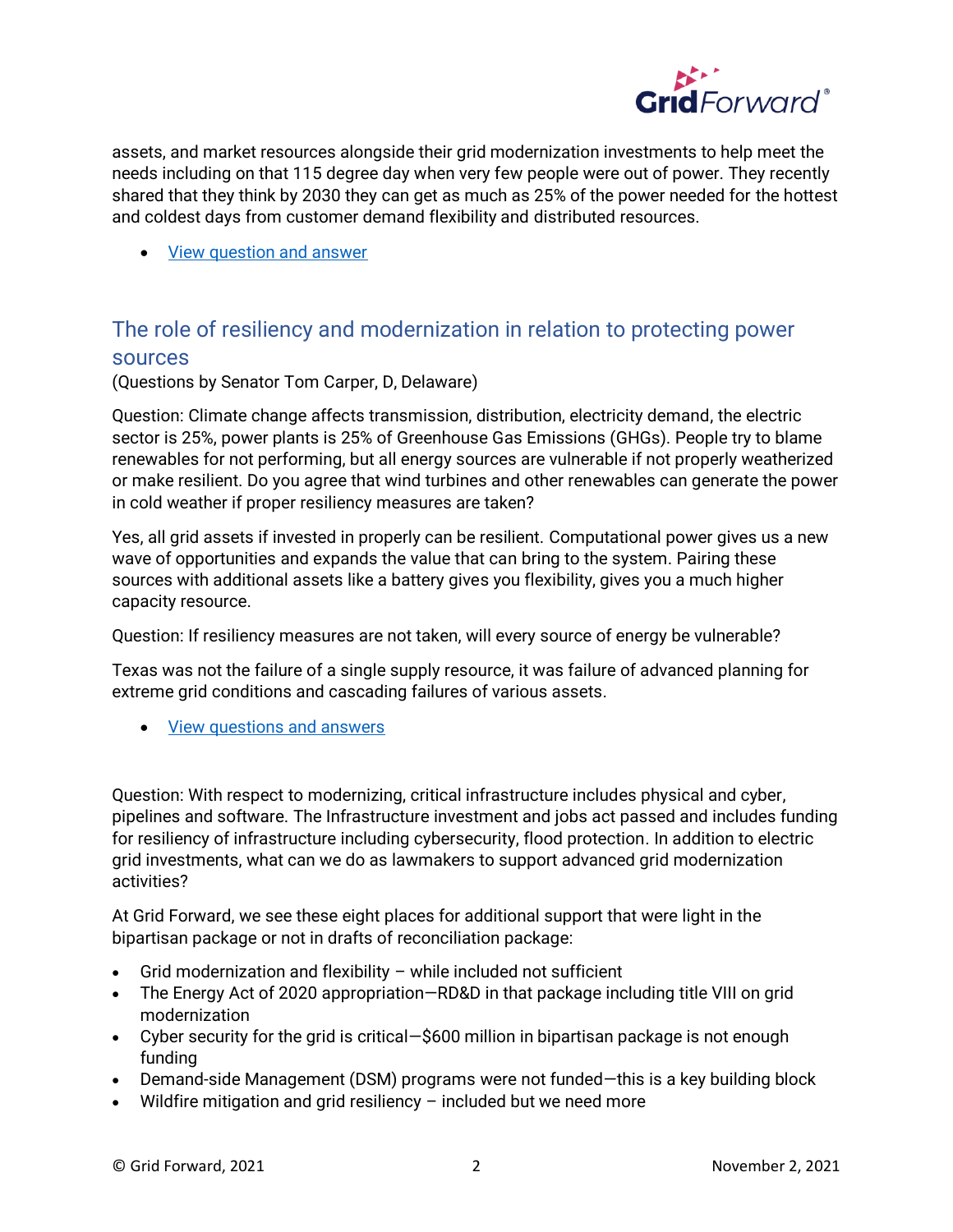

- Workforce development
- Grid innovation support like long duration storage, advanced controls, microgrids, DER optimization
- Local support for energy transition
	- [View question and answer](https://youtu.be/_niNmtRo7gI)

# Grid Threats from Underinvestment and Cyber Impacts

(Questions by Senator Alex Padilla, D, California)

Question: Weather related power outages are on the rise. Extreme weather is increasing in severity and frequency and this is straining electric grids. Proud to introduce the Power On act that provides critical funds for extreme weather and increase resiliency of the grid. Can you expand on the importance of the grid investment if we do not begin to evaluate the strength of our grid through resiliency.

In August 2021, the U.S. Senate voted to approve energy investments in the bipartisan Reconciliation Package. Section 40101 of the bill provides \$5 billion for resiliency and grid investments for utilities and others. Billions of dollars are definitely necessary. A Washington [Post article](https://www.washingtonpost.com/business/2021/10/24/climate-change-power-outages/) described how outage time may accelerate, and [a Bloomberg article](https://www.bloomenergy.com/blog/a-day-without-power-outage-costs-for-businesses/) quantified the impacts at data centers losing a thousand dollars a minute and large retailers five million dollars a day for power outages. Thousands of people have been affected as well as loss of life these past nine months due to weather events affecting the power grid. Heat, fire, wind, water, and ice are all stressing our grid which requires more grid resilience.

Question: Can you please go one more minute on the cyber security concerns in the same package.

The subtitle in the bipartisan energy package has \$600 million in funding which is not sufficient. A recent GAO Electrify Grid Cybersecurity report "regarding comments that DOE develop a plan that addresses the key characteristics of a national strategy, including a full assessment of cybersecurity risks to the grid." DOE agrees and is working on this area. We believe that cyber security concerns have to be at the core of all significant grid investments.

• [View questions and answers](https://youtu.be/DUESr4Ji4Fs)

# What we can do to improve innovation

(Question by Committee Chair, Senator Krysten Sinema, D, Arizona)

Question: Innovation is essential. Arizona utilities are taking on this work with integrated systems plans to include renewable energy, DR and responding to load growth for electric vehicles (EVs). We also have partnerships with military bases to ensure grid continuity. What can we do to encourage these activities in other regions?

Historically, grid operators haven't been incentivized to innovate. R&D investments in utilities has been negligible. Innovation must be a core competency for utilities as they move into the 21<sup>st</sup> century. Utilities should be looking at virtual power plants and experimenting with real-time monitoring. We shouldn't fear innovation, such as using machine learning applications to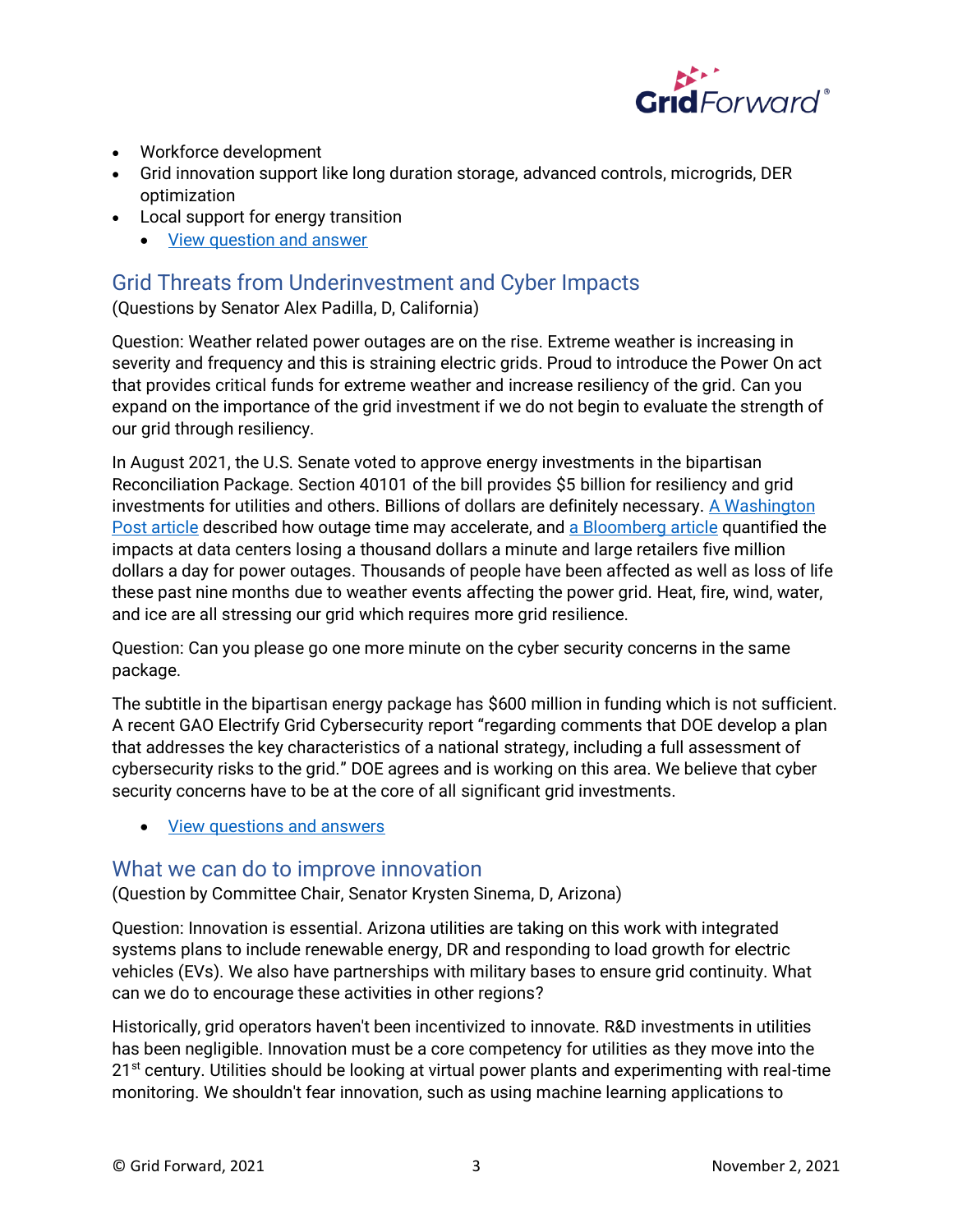

pinpoint issues. Examples: Using a regulatory sandbox to put guardrails and restrictions as state regulators work in partnership with utilities. We need more aggressive ideas if things go well and share with other stakeholders. Federally, competitive grants like in package from the Department of Energy (DOE) and the programs of agencies are essential.

**[View question and answer](https://youtu.be/J69_KMEe3ds)** 

# Screenshots from the virtual hearing